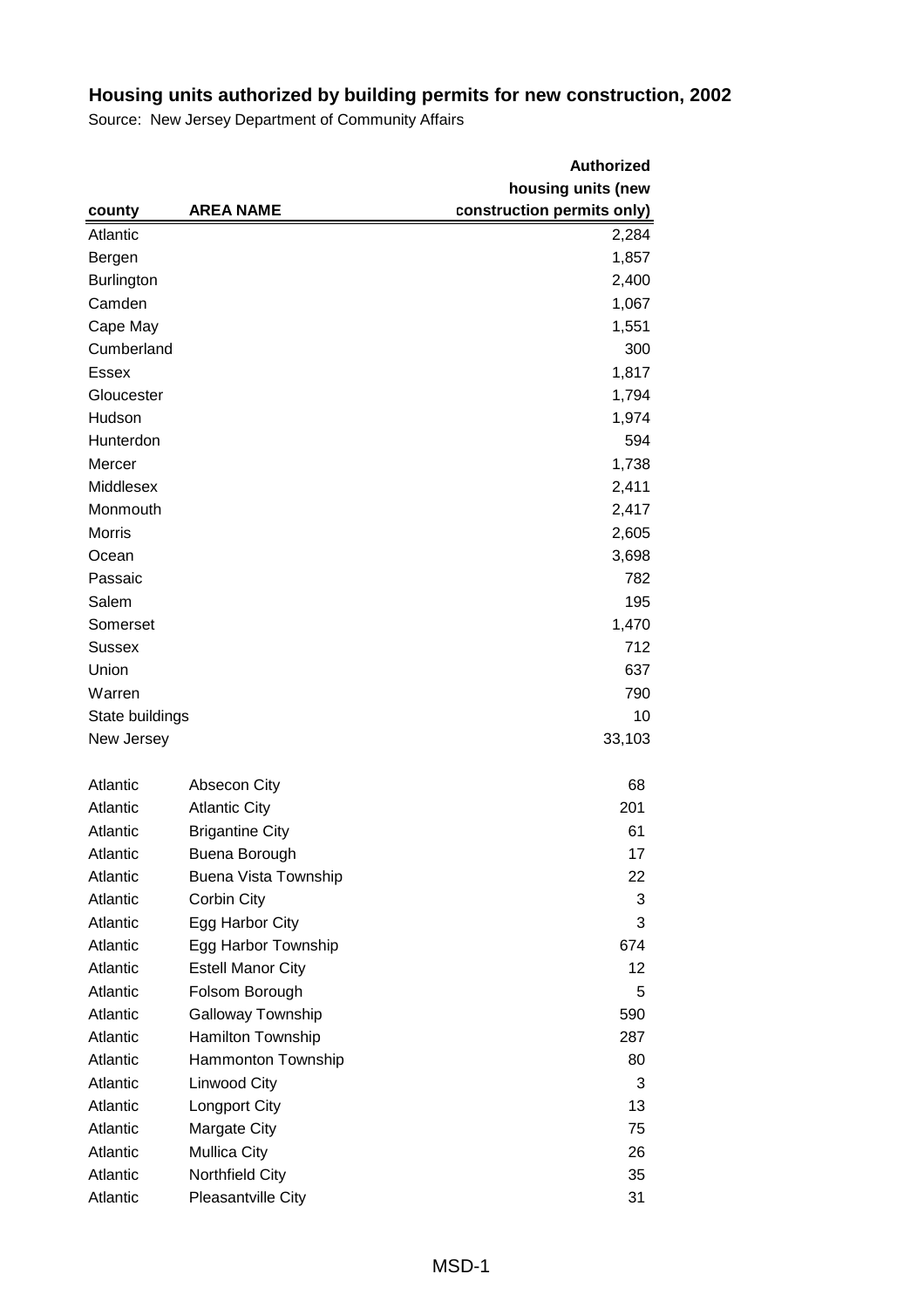|          |                                 | <b>Authorized</b>          |
|----------|---------------------------------|----------------------------|
|          |                                 | housing units (new         |
| county   | <b>AREA NAME</b>                | construction permits only) |
| Atlantic | Port Republic City              | 6                          |
| Atlantic | <b>Somers Point City</b>        | 57                         |
| Atlantic | <b>Ventnor City</b>             | 5                          |
| Atlantic | <b>Weymouth Township</b>        | 10                         |
| Bergen   | Allendale Borough               | 2                          |
| Bergen   | Alpine Borough                  | 13                         |
| Bergen   | Bergenfield Borough             | 10                         |
| Bergen   | Bogota Borough                  | 0                          |
| Bergen   | Carlstadt Borough               | 15                         |
| Bergen   | Cliffside Park Borough          | 47                         |
| Bergen   | <b>Closter Borough</b>          | 29                         |
| Bergen   | Cresskill Borough               | 13                         |
| Bergen   | Demarest Borough                | 8                          |
| Bergen   | Dumont Borough                  | 12                         |
| Bergen   | Elmwood Park Borough            | 16                         |
| Bergen   | East Rutherford Borough         | 4                          |
| Bergen   | Edgewater Borough               | 296                        |
| Bergen   | <b>Emerson Borough</b>          | 15                         |
| Bergen   | <b>Englewood City</b>           | 8                          |
| Bergen   | <b>Englewood Cliffs Borough</b> | 36                         |
| Bergen   | Fair Lawn Borough               | 10                         |
| Bergen   | <b>Fairview Borough</b>         | 22                         |
| Bergen   | Fort Lee Borough                | 117                        |
| Bergen   | Franklin Lakes Borough          | 38                         |
| Bergen   | <b>Garfield City</b>            | 12                         |
| Bergen   | Glen Rock Borough               | 2                          |
| Bergen   | <b>Hackensack City</b>          | 31                         |
| Bergen   | Harrington Park Borough         | 29                         |
| Bergen   | Hasbrouck Heights Borough       | 22                         |
| Bergen   | Haworth Borough                 | 3                          |
| Bergen   | Hillsdale Borough               | 6                          |
| Bergen   | Ho-Ho-Kus Borough               | 2                          |
| Bergen   | Leonia Borough                  | 11                         |
| Bergen   | Little Ferry Borough            | 8                          |
| Bergen   | Lodi Borough                    | 34                         |
| Bergen   | Lyndhurst Township              | 8                          |
| Bergen   | Mahwah Township                 | 22                         |
| Bergen   | Maywood Borough                 | 3                          |
| Bergen   | Midland Park Borough            | 12                         |
| Bergen   | Montvale Borough                | 15                         |
| Bergen   | Moonachie Borough               | 4                          |
| Bergen   | New Milford Borough             | 6                          |
| Bergen   | North Arlington Borough         | 13                         |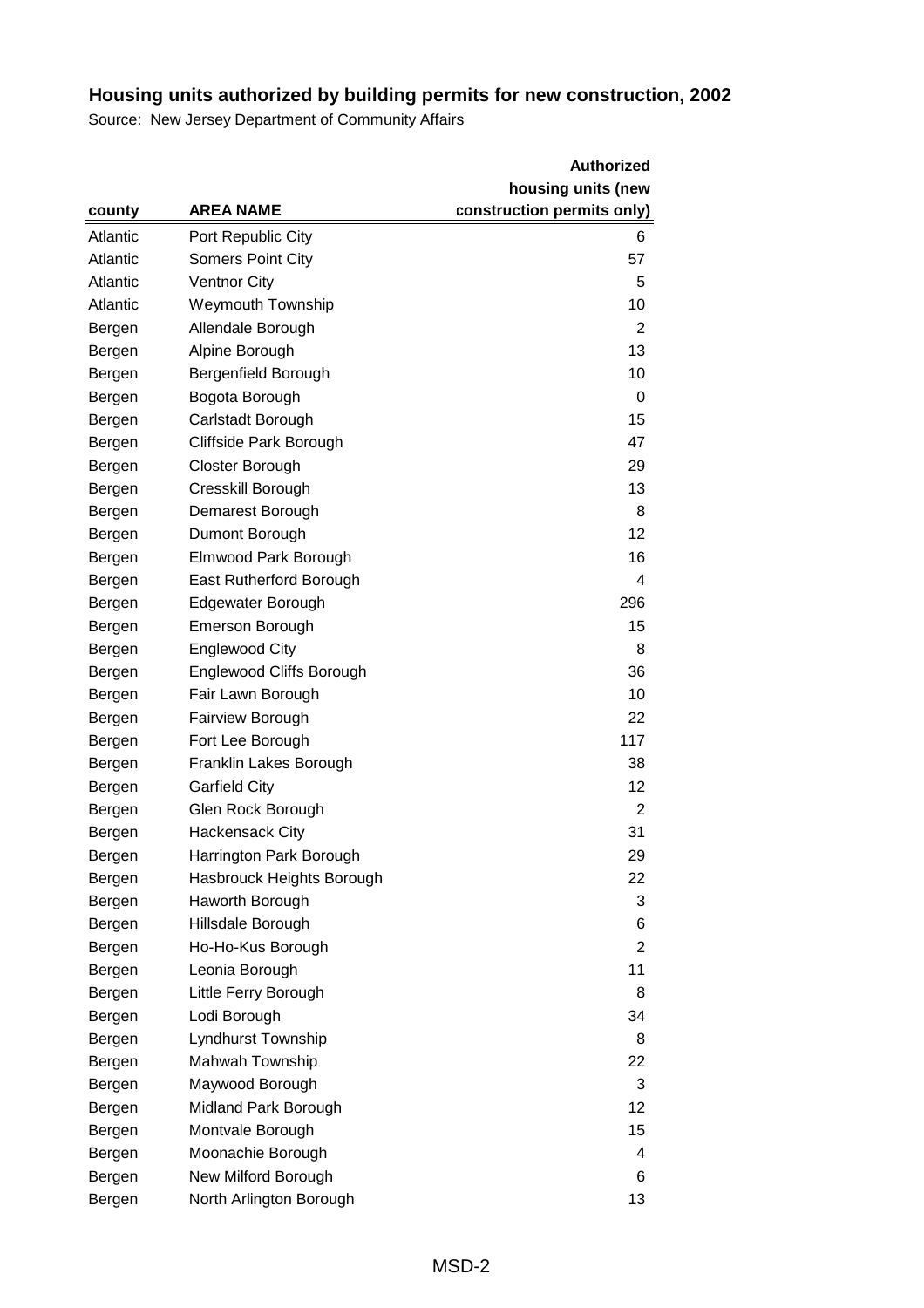|                   |                                | <b>Authorized</b>          |
|-------------------|--------------------------------|----------------------------|
|                   |                                | housing units (new         |
| county            | <b>AREA NAME</b>               | construction permits only) |
| Bergen            | Northvale Borough              | 7                          |
| Bergen            | Norwood Borough                | 12                         |
| Bergen            | Oakland Borough                | 5                          |
| Bergen            | Old Tappan Borough             | 50                         |
| Bergen            | Oradell Borough                | 0                          |
| Bergen            | Palisades Park Borough         | 114                        |
| Bergen            | Paramus Borough                | 95                         |
| Bergen            | Park Ridge Borough             | 19                         |
| Bergen            | Ramsey Borough                 | 9                          |
| Bergen            | Ridgefield Borough             | 7                          |
| Bergen            | Ridgefield Park Village        | 0                          |
| Bergen            | Ridgewood Village              | 10                         |
| Bergen            | River Edge Borough             | 2                          |
| Bergen            | <b>River Vale Township</b>     | 12                         |
| Bergen            | Rochelle Park Township         | 3                          |
| Bergen            | Rockleigh Borough              | 0                          |
| Bergen            | <b>Rutherford Borough</b>      | 12                         |
| Bergen            | Saddle Brook Township          | 13                         |
| Bergen            | Saddle River Borough           | 5                          |
| Bergen            | South Hackensack Twp           | 1                          |
| Bergen            | <b>Teaneck Township</b>        | 279                        |
| Bergen            | <b>Tenafly Borough</b>         | 54                         |
| Bergen            | <b>Teterboro Borough</b>       | 0                          |
| Bergen            | Upper Saddle River Borough     | 55                         |
| Bergen            | <b>Waldwick Borough</b>        | 16                         |
| Bergen            | <b>Wallington Borough</b>      | $\overline{7}$             |
| Bergen            | <b>Washington Township</b>     | 66                         |
| Bergen            | Westwood Borough               | 10                         |
| Bergen            | Woodcliff Lake Borough         | 6                          |
| Bergen            | Wood-Ridge Borough             | 3                          |
| Bergen            | Wyckoff Township               | 31                         |
| Burlington        | <b>Bass River Township</b>     | 8                          |
| <b>Burlington</b> | <b>Beverly City</b>            | 1                          |
| <b>Burlington</b> | <b>Bordentown City</b>         | 0                          |
| <b>Burlington</b> | <b>Bordentown Township</b>     | 77                         |
| <b>Burlington</b> | <b>Burlington City</b>         | 8                          |
| <b>Burlington</b> | <b>Burlington Township</b>     | 187                        |
| <b>Burlington</b> | <b>Chesterfield Township</b>   | 18                         |
| <b>Burlington</b> | Cinnaminson Township           | 54                         |
| Burlington        | Delanco Township               | 48                         |
| <b>Burlington</b> | Delran Township                | 180                        |
| Burlington        | Eastampton Township            | 1                          |
| <b>Burlington</b> | <b>Edgewater Park Township</b> | 53                         |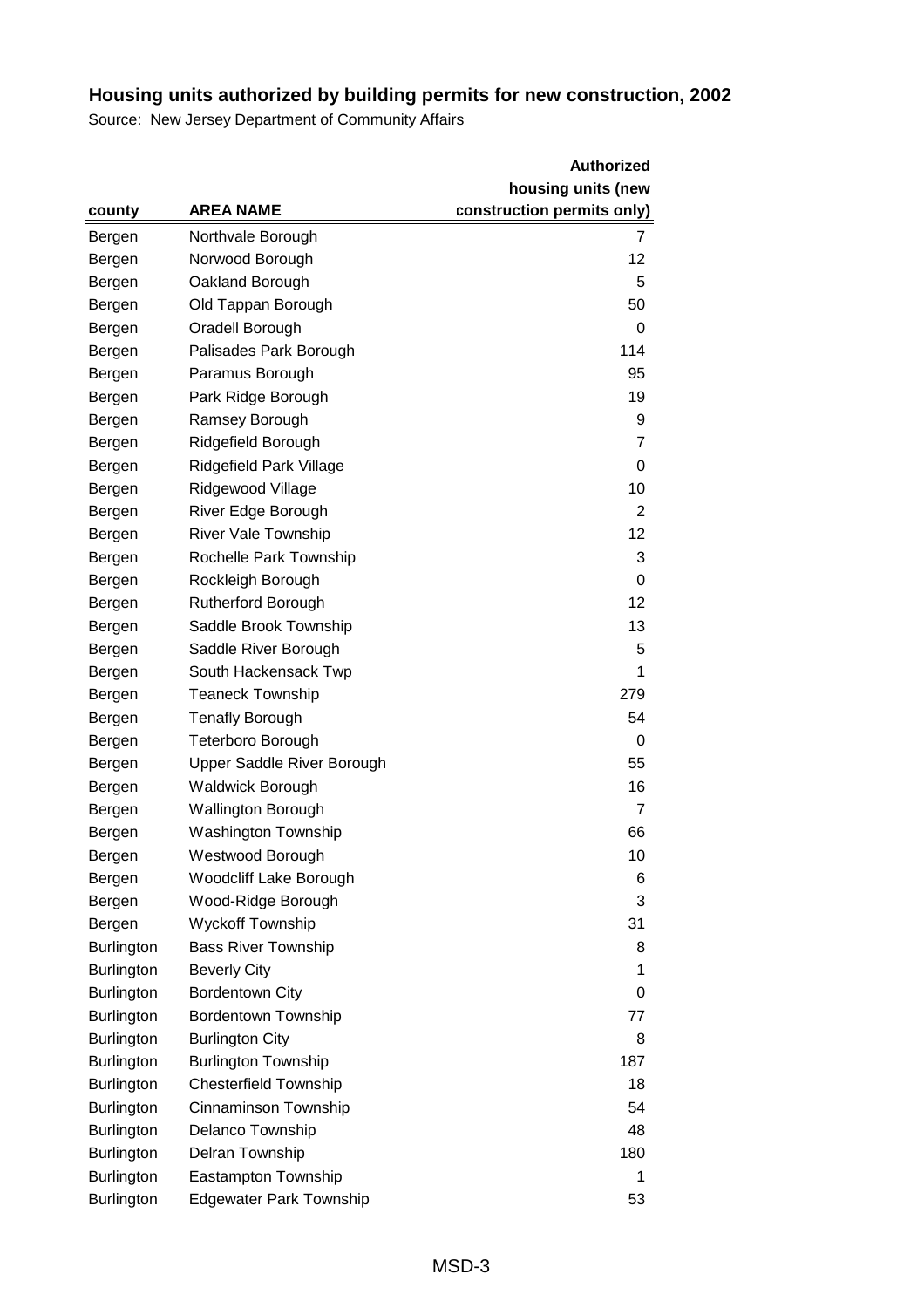|                   |                             | <b>Authorized</b>          |
|-------------------|-----------------------------|----------------------------|
|                   |                             | housing units (new         |
| county            | <b>AREA NAME</b>            | construction permits only) |
| <b>Burlington</b> | Evesham Township            | 554                        |
| <b>Burlington</b> | Fieldsboro Borough          | 0                          |
| <b>Burlington</b> | <b>Florence Township</b>    | 11                         |
| <b>Burlington</b> | Hainesport Township         | 173                        |
| Burlington        | Lumberton Township          | 130                        |
| Burlington        | <b>Mansfield Township</b>   | 222                        |
| <b>Burlington</b> | Maple Shade Borough         | 41                         |
| <b>Burlington</b> | <b>Medford Township</b>     | 110                        |
| <b>Burlington</b> | Medford Lakes Borough       | 3                          |
| Burlington        | Moorestown Township         | 82                         |
| <b>Burlington</b> | Mount Holly Township        | 4                          |
| Burlington        | Mount Laurel Township       | 47                         |
| <b>Burlington</b> | New Hanover Township        | 2                          |
| Burlington        | North Hanover Township      | 12                         |
| <b>Burlington</b> | Palmyra Borough             | 2                          |
| Burlington        | Pemberton Borough           | 10                         |
| <b>Burlington</b> | Pemberton Township          | 31                         |
| Burlington        | Riverside Township          | 13                         |
| Burlington        | <b>Riverton Borough</b>     | 0                          |
| <b>Burlington</b> | Shamong Township            | 31                         |
| <b>Burlington</b> | Southampton Township        | 72                         |
| <b>Burlington</b> | Springfield Township        | 20                         |
| Burlington        | <b>Tabernacle Township</b>  | 12                         |
| <b>Burlington</b> | <b>Washington Township</b>  | 1                          |
| Burlington        | <b>Westampton Township</b>  | 168                        |
| <b>Burlington</b> | Willingboro Township        | 2                          |
| Burlington        | <b>Woodland Township</b>    | 12                         |
| <b>Burlington</b> | Wrightstown Borough         | 0                          |
| Camden            | Audubon Borough             | $\overline{2}$             |
| Camden            | Audubon Park Borough        | 0                          |
| Camden            | <b>Barrington Borough</b>   | 5                          |
| Camden            | Bellmawr Borough            | 9                          |
| Camden            | Berlin Borough              | 28                         |
| Camden            | <b>Berlin Township</b>      | 17                         |
| Camden            | Brooklawn Borough           | 0                          |
| Camden            | Camden City                 | 164                        |
| Camden            | <b>Cherry Hill Township</b> | 364                        |
| Camden            | <b>Chesilhurst Borough</b>  | 8                          |
| Camden            | <b>Clementon Borough</b>    | 3                          |
| Camden            | Collingswood Borough        | 0                          |
| Camden            | Gibbsboro Borough           | 0                          |
| Camden            | <b>Gloucester City</b>      | 0                          |
| Camden            | <b>Gloucester Township</b>  | 134                        |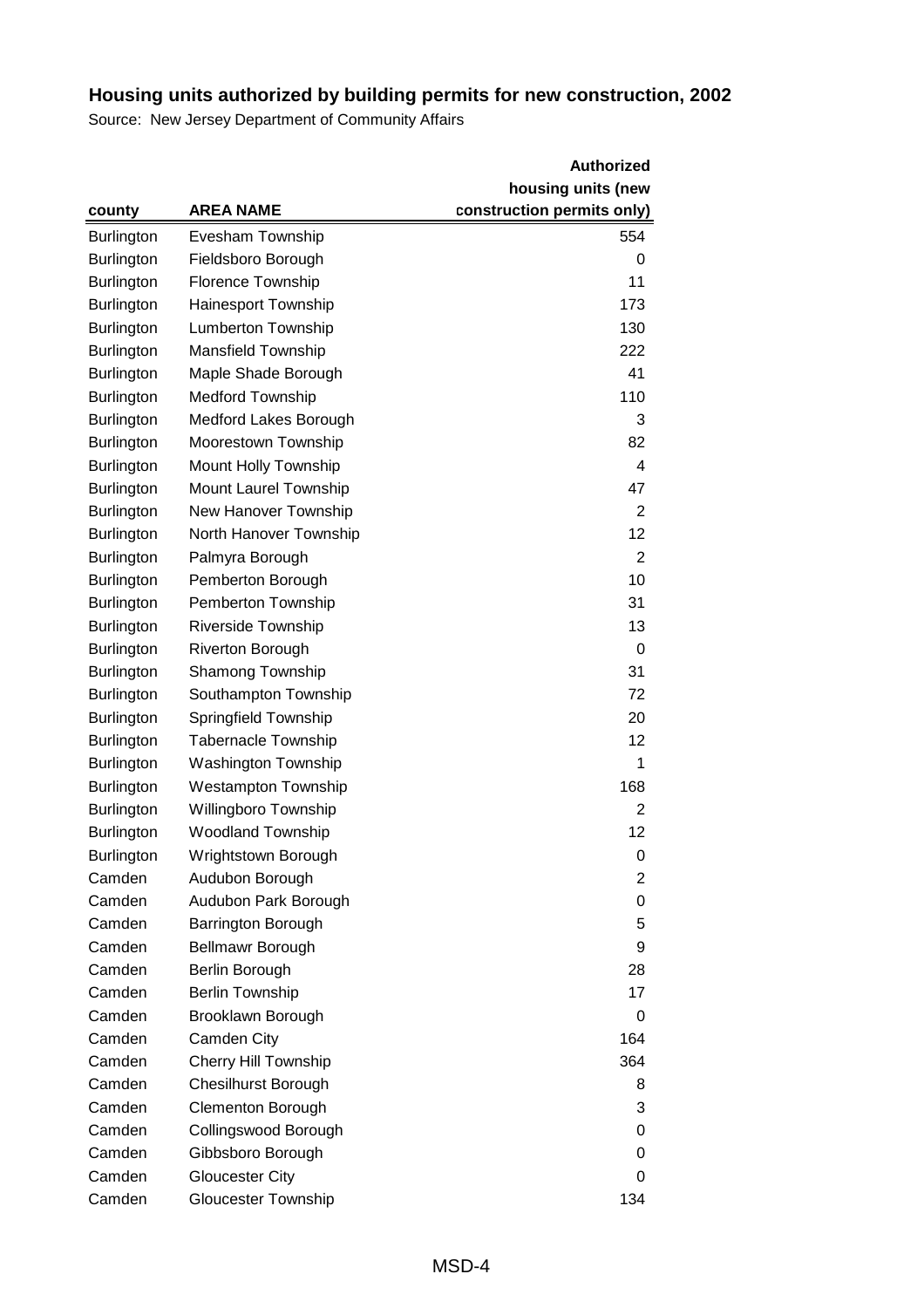|            |                            | <b>Authorized</b>          |
|------------|----------------------------|----------------------------|
|            |                            | housing units (new         |
| county     | <b>AREA NAME</b>           | construction permits only) |
| Camden     | <b>Haddon Township</b>     | 8                          |
| Camden     | Haddonfield Borough        | 3                          |
| Camden     | Haddon Heights Borough     | 5                          |
| Camden     | Hi-nella Borough           | 0                          |
| Camden     | Laurel Springs Borough     | 1                          |
| Camden     | Lawnside Borough           | 16                         |
| Camden     | Lindenwold Borough         | 4                          |
| Camden     | Magnolia Borough           | 4                          |
| Camden     | Merchantville Borough      | 0                          |
| Camden     | Mount Ephraim Borough      | 3                          |
| Camden     | Oaklyn Borough             | 1                          |
| Camden     | Pennsauken Township        | 34                         |
| Camden     | Pine Hill Borough          | 69                         |
| Camden     | Pine Valley Borough        | 0                          |
| Camden     | Runnemede Borough          | 8                          |
| Camden     | Somerdale Borough          | 0                          |
| Camden     | <b>Stratford Borough</b>   | 1                          |
| Camden     | <b>Tavistock Borough</b>   | 0                          |
| Camden     | Voorhees Township          | 59                         |
| Camden     | <b>Waterford Township</b>  | 13                         |
| Camden     | <b>Winslow Township</b>    | 104                        |
| Camden     | Woodlynne Borough          | 0                          |
| Cape May   | Avalon Borough             | 153                        |
| Cape May   | Cape May City              | 37                         |
| Cape May   | Cape May Point Borough     | 10                         |
| Cape May   | Dennis Township            | 13                         |
| Cape May   | Lower Township             | 129                        |
| Cape May   | Middle Township            | 180                        |
| Cape May   | North Wildwood City        | 108                        |
| Cape May   | Ocean City                 | 388                        |
| Cape May   | Sea Isle City              | 172                        |
| Cape May   | Stone Harbor Borough       | 39                         |
| Cape May   | <b>Upper Township</b>      | 56                         |
| Cape May   | West Cape May Borough      | 5                          |
| Cape May   | West Wildwood Borough      | 4                          |
| Cape May   | <b>Wildwood City</b>       | 146                        |
| Cape May   | Wildwood Crest Borough     | 103                        |
| Cape May   | Woodbine Borough           | 8                          |
| Cumberland | <b>Bridgeton City</b>      | 3                          |
| Cumberland | <b>Commercial Township</b> | 4                          |
| Cumberland | <b>Deerfield Township</b>  | 15                         |
| Cumberland | Downe Township             | 3                          |
| Cumberland | Fairfield Township         | 4                          |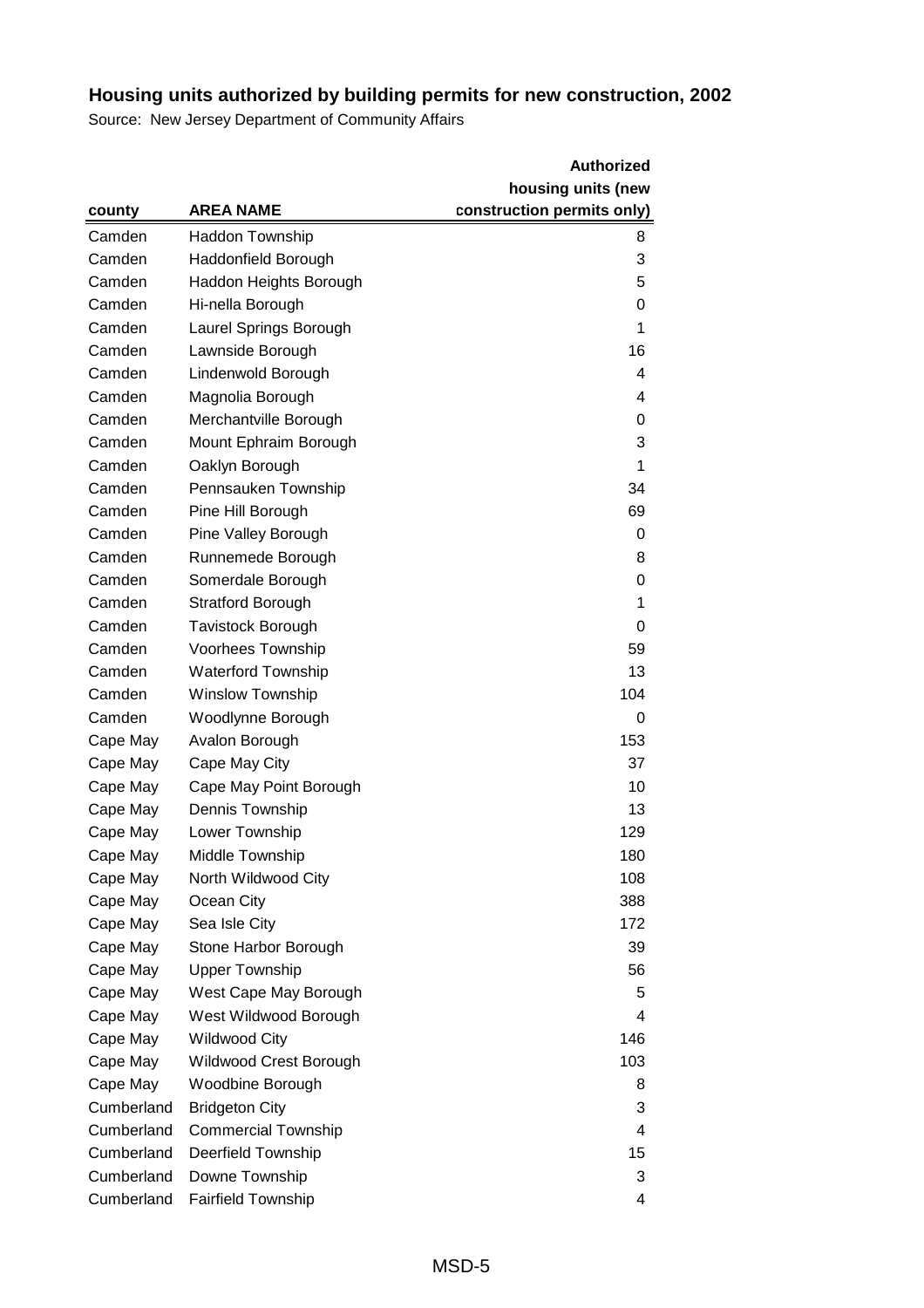|              |                                 | <b>Authorized</b>          |
|--------------|---------------------------------|----------------------------|
|              |                                 | housing units (new         |
| county       | <b>AREA NAME</b>                | construction permits only) |
| Cumberland   | <b>Greenwich Township</b>       | $\overline{2}$             |
| Cumberland   | <b>Hopewell Township</b>        | 15                         |
| Cumberland   | Lawrence Township               | 4                          |
| Cumberland   | <b>Maurice River Township</b>   | 6                          |
| Cumberland   | <b>Millville City</b>           | 40                         |
| Cumberland   | Shiloh Borough                  | 3                          |
| Cumberland   | <b>Stow Creek Township</b>      | 10                         |
| Cumberland   | <b>Upper Deerfield Township</b> | 29                         |
| Cumberland   | <b>Vineland City</b>            | 162                        |
| <b>Essex</b> | <b>Belleville Town</b>          | 10                         |
| Essex        | <b>Bloomfield Township</b>      | 5                          |
| <b>Essex</b> | <b>Caldwell Township</b>        | 10                         |
| Essex        | <b>Cedar Grove Township</b>     | 11                         |
| Essex        | East Orange City                | 4                          |
| Essex        | <b>Essex Fells Township</b>     | 2                          |
| Essex        | <b>Fairfield Township</b>       | 22                         |
| Essex        | Glen Ridge Borough              | 0                          |
| Essex        | Irvington Township              | 13                         |
| Essex        | Livingston Township             | 169                        |
| Essex        | Maplewood Township              | 8                          |
| <b>Essex</b> | Millburn Township               | 12                         |
| <b>Essex</b> | <b>Montclair Township</b>       | 47                         |
| <b>Essex</b> | <b>Newark City</b>              | 1,223                      |
| Essex        | North Caldwell Borough          | 5                          |
| Essex        | <b>Nutley Township</b>          | 47                         |
| Essex        | City of Orange Township         | 114                        |
| Essex        | Roseland Borough                | 72                         |
| Essex        | South Orange Village            | 1                          |
| Essex        | Verona Township                 | 1                          |
| <b>Essex</b> | <b>West Caldwell Township</b>   | 4                          |
| <b>Essex</b> | West Orange Township            | 37                         |
| Gloucester   | Clayton Borough                 | 3                          |
| Gloucester   | Deptford Township               | 234                        |
| Gloucester   | <b>East Greenwich Township</b>  | 65                         |
| Gloucester   | <b>Elk Township</b>             | 19                         |
| Gloucester   | Franklin Township               | 88                         |
| Gloucester   | Glassboro Borough               | 16                         |
| Gloucester   | <b>Greenwich Township</b>       | 2                          |
| Gloucester   | Harrison Township               | 141                        |
| Gloucester   | Logan Township                  | 3                          |
| Gloucester   | Mantua Township                 | 18                         |
| Gloucester   | Monroe Township                 | 333                        |
| Gloucester   | National Park Borough           | 3                          |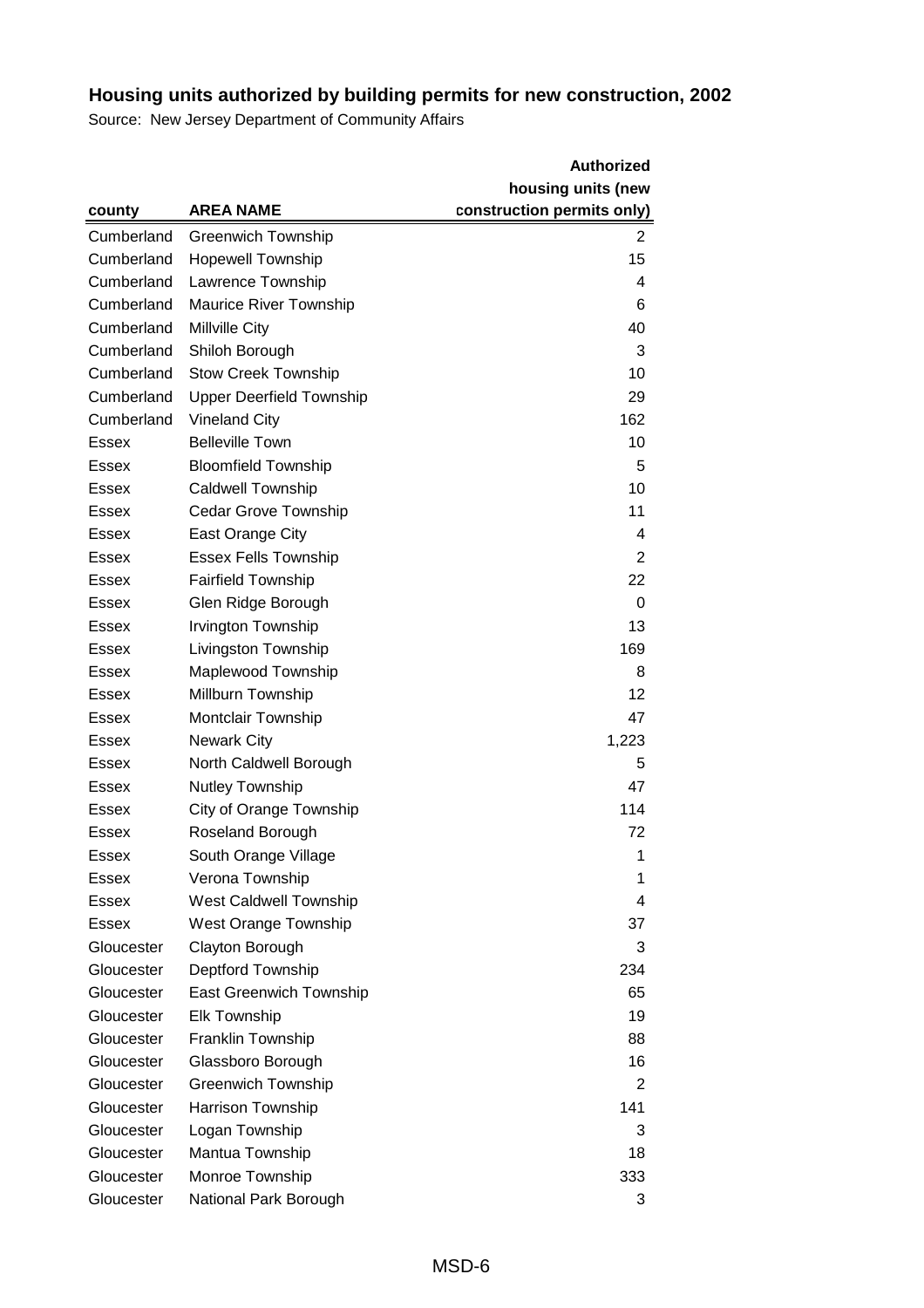|            |                            | <b>Authorized</b>          |
|------------|----------------------------|----------------------------|
|            |                            | housing units (new         |
| county     | <b>AREA NAME</b>           | construction permits only) |
| Gloucester | Newfield Borough           | 0                          |
| Gloucester | Paulsboro Borough          | 0                          |
| Gloucester | Pitman Borough             | 5                          |
| Gloucester | South Harrison Township    | 37                         |
| Gloucester | Swedesborough Borough      | 1                          |
| Gloucester | <b>Washington Township</b> | 353                        |
| Gloucester | Wenonah Borough            | 5                          |
| Gloucester | West Deptford Township     | 109                        |
| Gloucester | Westville Borough          | 1                          |
| Gloucester | <b>Woodbury City</b>       | 5                          |
| Gloucester | Woodbury Heights Borough   | 4                          |
| Gloucester | <b>Woolwich Township</b>   | 349                        |
| Hudson     | <b>Bayonne City</b>        | 63                         |
| Hudson     | East Newark Borough        | 0                          |
| Hudson     | Guttenberg Town            | 45                         |
| Hudson     | <b>Harrison Town</b>       | 24                         |
| Hudson     | Hoboken City               | 572                        |
| Hudson     | Jersey City                | 906                        |
| Hudson     | Kearny Town                | 13                         |
| Hudson     | North Bergen Township      | 63                         |
| Hudson     | Secaucus Town              | 43                         |
| Hudson     | <b>Union City</b>          | 226                        |
| Hudson     | Weehawken Township         | 0                          |
| Hudson     | West New York Town         | 19                         |
| Hunterdon  | Alexandria Township        | 22                         |
| Hunterdon  | <b>Bethlehem Township</b>  | 20                         |
| Hunterdon  | <b>Bloomsbury Borough</b>  | 0                          |
| Hunterdon  | Califon Borough            | 0                          |
| Hunterdon  | <b>Clinton Town</b>        | 0                          |
| Hunterdon  | Clinton Township           | 43                         |
| Hunterdon  | Delaware Township          | 19                         |
| Hunterdon  | East Amwell Township       | 9                          |
| Hunterdon  | Flemington Borough         | 0                          |
| Hunterdon  | Franklin Township          | 4                          |
| Hunterdon  | Frenchtown Borough         | 2                          |
| Hunterdon  | Glen Gardner Borough       | 0                          |
| Hunterdon  | Hampton Borough            | 1                          |
| Hunterdon  | High Bridge Borough        | 1                          |
| Hunterdon  | <b>Holland Township</b>    | 28                         |
| Hunterdon  | Kingwood Township          | 30                         |
| Hunterdon  | Lambertville City          | 4                          |
| Hunterdon  | Lebanon Borough            | 20                         |
| Hunterdon  | Lebanon Township           | 54                         |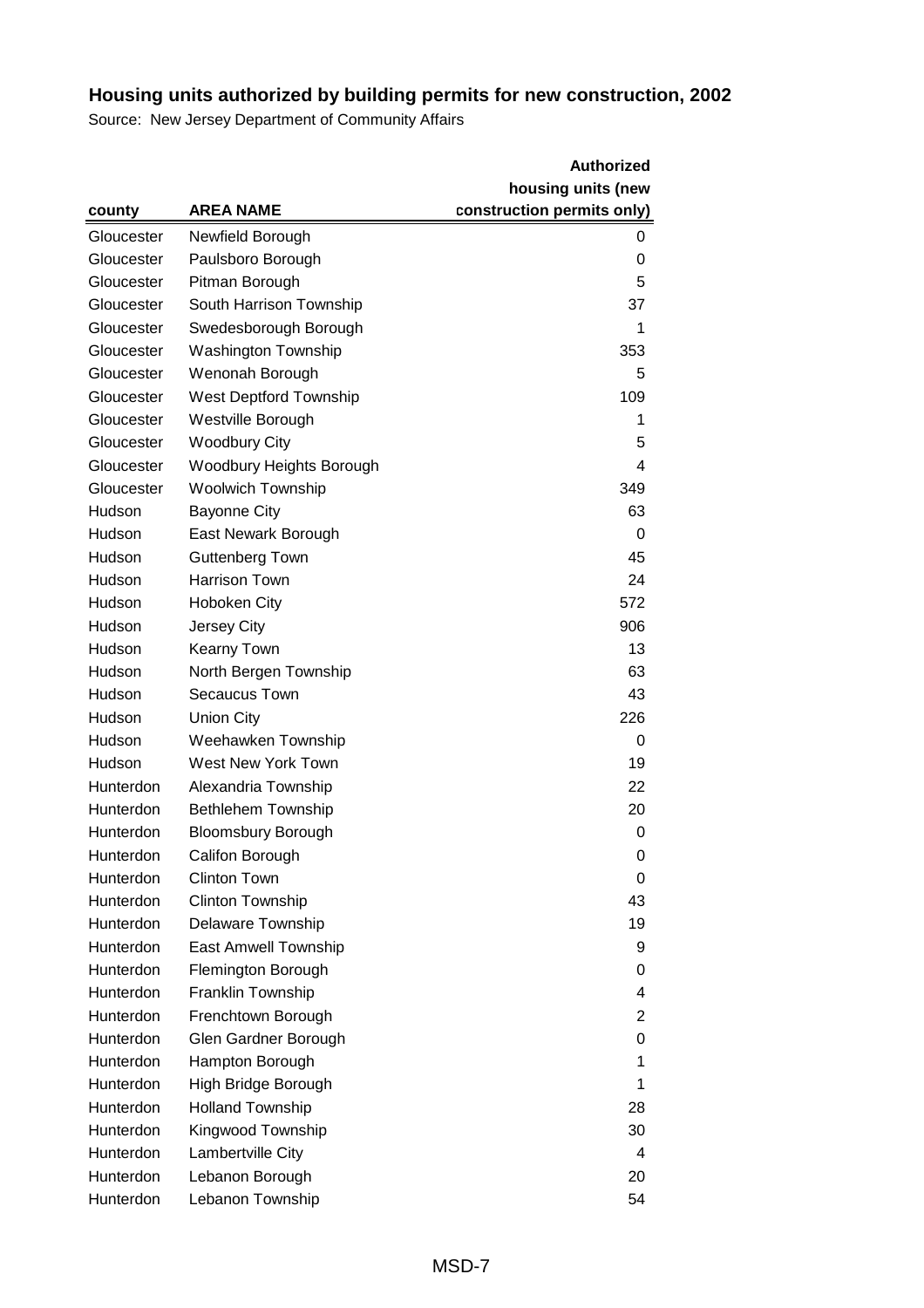|           |                              | <b>Authorized</b>          |
|-----------|------------------------------|----------------------------|
|           |                              | housing units (new         |
| county    | <b>AREA NAME</b>             | construction permits only) |
| Hunterdon | Milford Borough              | 0                          |
| Hunterdon | Raritan Township             | 208                        |
| Hunterdon | <b>Readington Township</b>   | 28                         |
| Hunterdon | Stockton Borough             | 0                          |
| Hunterdon | <b>Tewksbury Township</b>    | 26                         |
| Hunterdon | Union Township               | 9                          |
| Hunterdon | <b>West Amwell Township</b>  | 66                         |
| Mercer    | East Windsor Township        | 125                        |
| Mercer    | <b>Ewing Township</b>        | 339                        |
| Mercer    | Hamilton Township            | 413                        |
| Mercer    | <b>Hightstown Borough</b>    | 22                         |
| Mercer    | Hopewell Borough             | 3                          |
| Mercer    | <b>Hopewell Township</b>     | 77                         |
| Mercer    | Lawrence Township            | 332                        |
| Mercer    | Pennington Borough           | 0                          |
| Mercer    | Princeton Borough            | 3                          |
| Mercer    | Princeton Township           | 21                         |
| Mercer    | <b>Trenton City</b>          | 15                         |
| Mercer    | <b>Washington Township</b>   | 128                        |
| Mercer    | West Windsor Township        | 260                        |
| Middlesex | Carteret Borough             | 29                         |
| Middlesex | Cranbury Township            | 28                         |
| Middlesex | Dunellen Borough             | 25                         |
| Middlesex | East Brunswick Township      | 229                        |
| Middlesex | <b>Edison Township</b>       | 49                         |
| Middlesex | Helmetta Borough             | 24                         |
| Middlesex | <b>Highland Park Borough</b> | 4                          |
| Middlesex | Jamesburg Borough            | $\overline{2}$             |
| Middlesex | Old Bridge Township          | 204                        |
| Middlesex | Metuchen Borough             | 22                         |
| Middlesex | Middlesex Borough            | 7                          |
| Middlesex | Milltown Borough             | 0                          |
| Middlesex | Monroe Township              | 644                        |
| Middlesex | New Brunswick City           | 168                        |
| Middlesex | North Brunswick Township     | 91                         |
| Middlesex | Perth Amboy City             | 105                        |
| Middlesex | Piscataway Township          | 101                        |
| Middlesex | Plainsboro Township          | 22                         |
| Middlesex | Sayreville Borough           | 111                        |
| Middlesex | South Amboy City             | 106                        |
| Middlesex | South Brunswick Township     | 91                         |
| Middlesex | South Plainfield Borough     | 23                         |
| Middlesex | South River Borough          | 84                         |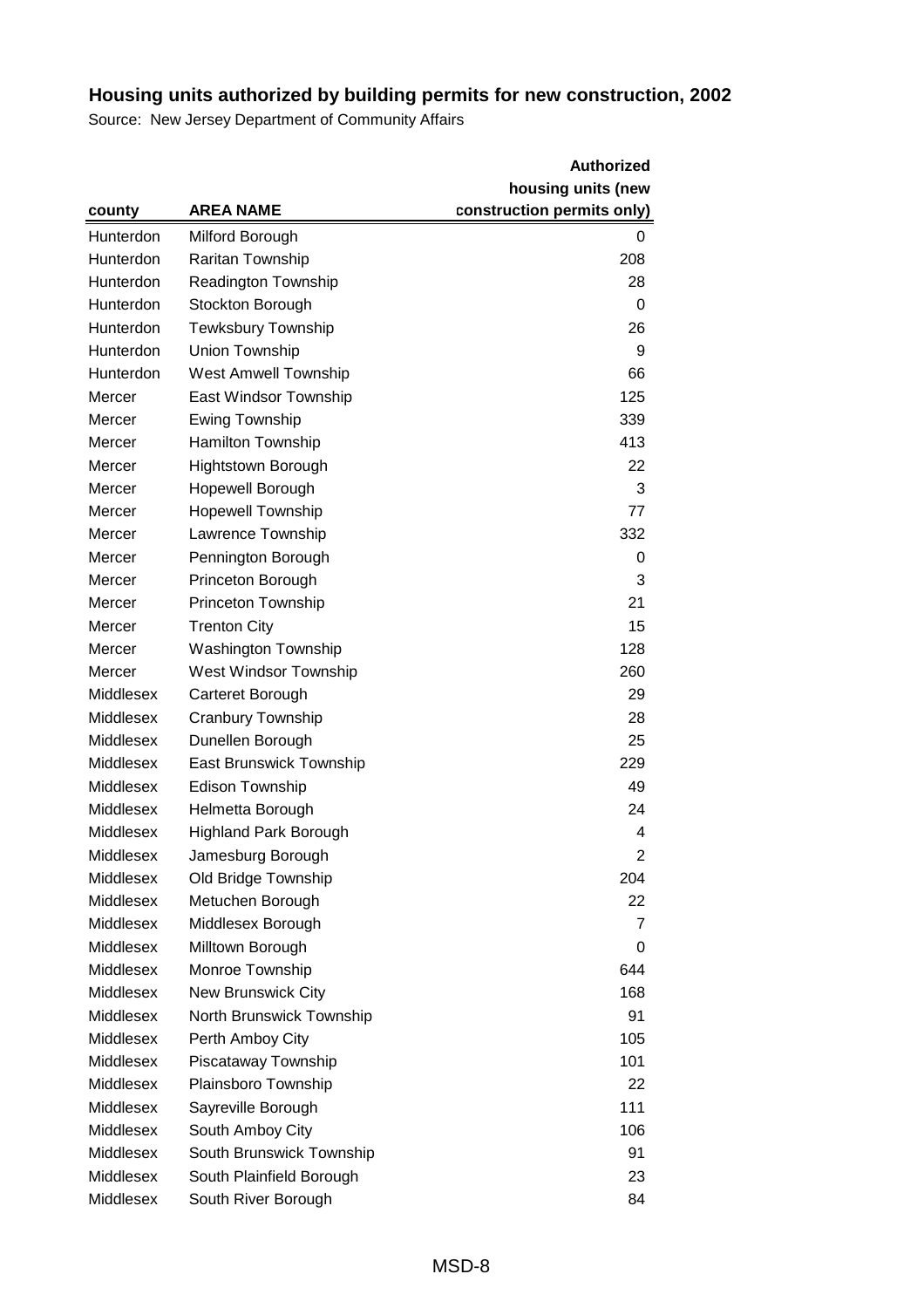|           |                              | <b>Authorized</b>          |
|-----------|------------------------------|----------------------------|
|           |                              | housing units (new         |
| county    | <b>AREA NAME</b>             | construction permits only) |
| Middlesex | Spotswood Borough            | 20                         |
| Middlesex | Woodbridge Township          | 222                        |
| Monmouth  | Allenhurst Borough           | 2                          |
| Monmouth  | Allentown Borough            | 1                          |
| Monmouth  | <b>Asbury Park City</b>      | 1                          |
| Monmouth  | Atlantic Highlands Borough   | 0                          |
| Monmouth  | Avon-by-the-Sea Borough      | 8                          |
| Monmouth  | <b>Belmar Borough</b>        | 9                          |
| Monmouth  | <b>Bradley Beach Borough</b> | 10                         |
| Monmouth  | <b>Brielle Borough</b>       | 30                         |
| Monmouth  | <b>Colts Neck Township</b>   | 30                         |
| Monmouth  | Deal Borough                 | 11                         |
| Monmouth  | Eatontown Borough            | 51                         |
| Monmouth  | Englishtown Borough          | 1                          |
| Monmouth  | Fair Haven Borough           | 9                          |
| Monmouth  | Farmingdale Borough          | 1                          |
| Monmouth  | Freehold Borough             | 15                         |
| Monmouth  | <b>Freehold Township</b>     | 196                        |
| Monmouth  | <b>Highlands Borough</b>     | 6                          |
| Monmouth  | <b>Holmdel Township</b>      | 133                        |
| Monmouth  | <b>Howell Township</b>       | 91                         |
| Monmouth  | Interlaken Borough           | 0                          |
| Monmouth  | Keansburg Borough            | 24                         |
| Monmouth  | Keyport Borough              | 16                         |
| Monmouth  | Little Silver Borough        | 8                          |
| Monmouth  | Loch Arbour Village          | 0                          |
| Monmouth  | Long Branch City             | 37                         |
| Monmouth  | Manalapan Township           | 129                        |
| Monmouth  | Manasquan Borough            | 55                         |
| Monmouth  | Marlboro Township            | 256                        |
| Monmouth  | Matawan Borough              | 5                          |
| Monmouth  | Aberdeen Township            | 85                         |
| Monmouth  | Middletown Township          | 195                        |
| Monmouth  | Millstone Township           | 76                         |
| Monmouth  | Monmouth Beach Borough       | 15                         |
| Monmouth  | Neptune Township             | 111                        |
| Monmouth  | Neptune City Borough         | 10                         |
| Monmouth  | <b>Tinton Falls Borough</b>  | 162                        |
| Monmouth  | Ocean Township               | 226                        |
| Monmouth  | Oceanport Borough            | 11                         |
| Monmouth  | <b>Hazlet Township</b>       | 4                          |
| Monmouth  | Red Bank Borough             | 27                         |
| Monmouth  | Roosevelt Borough            | 0                          |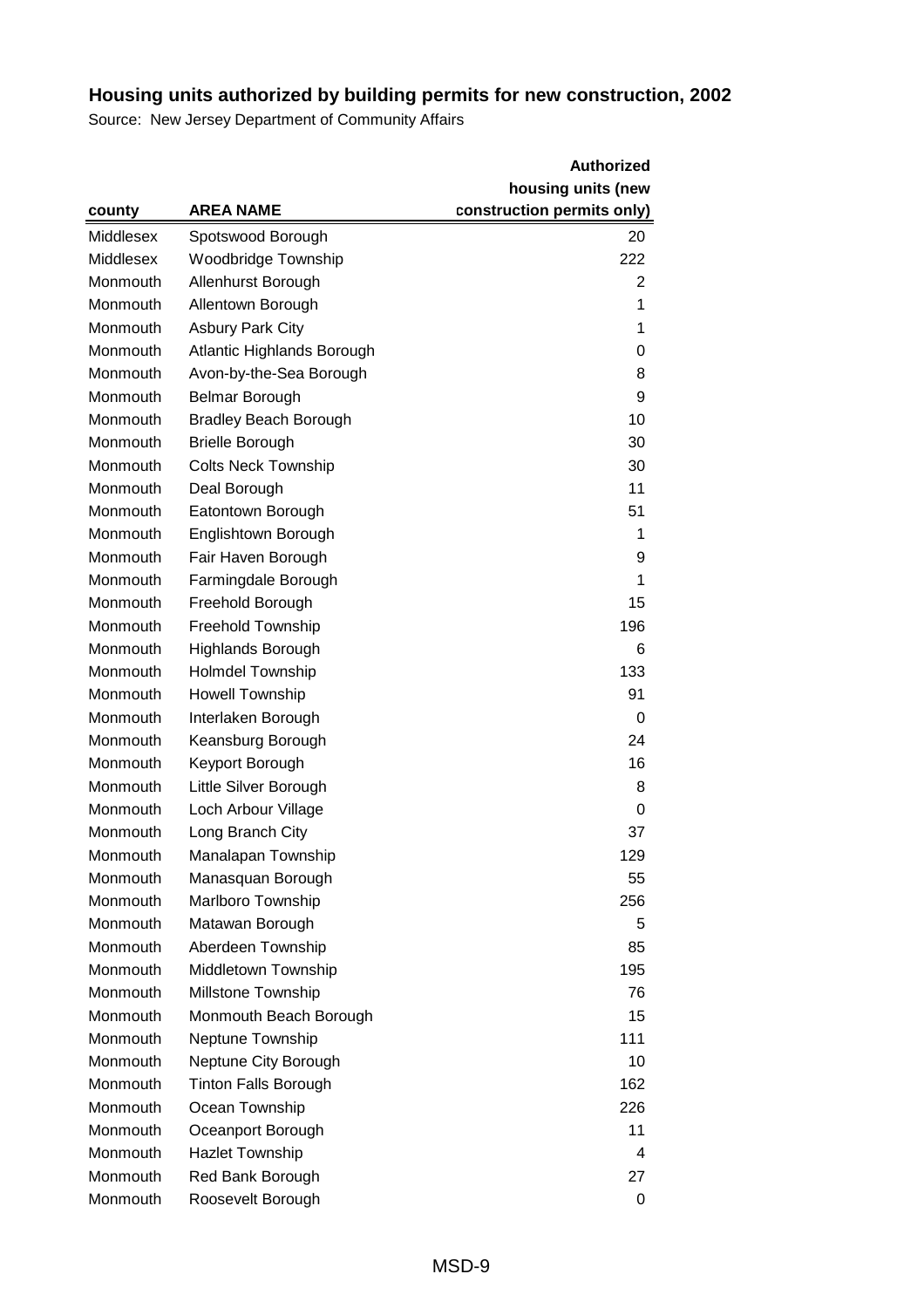|               |                                | <b>Authorized</b>          |
|---------------|--------------------------------|----------------------------|
|               |                                | housing units (new         |
| county        | <b>AREA NAME</b>               | construction permits only) |
| Monmouth      | Rumson Borough                 | 32                         |
| Monmouth      | Sea Bright Borough             | 4                          |
| Monmouth      | Sea Girt Borough               | 21                         |
| Monmouth      | Shrewsbury Borough             | 23                         |
| Monmouth      | <b>Shrewsbury Township</b>     | 0                          |
| Monmouth      | South Belmar Borough           | $\overline{2}$             |
| Monmouth      | Spring Lake Borough            | 28                         |
| Monmouth      | Spring Lake Heights Boro       | 17                         |
| Monmouth      | Union Beach Borough            | 5                          |
| Monmouth      | <b>Upper Freehold Township</b> | 157                        |
| Monmouth      | Wall Township                  | 67                         |
| Monmouth      | West Long Branch Borough       | 4                          |
| <b>Morris</b> | <b>Boonton Town</b>            | 10                         |
| <b>Morris</b> | <b>Boonton Township</b>        | 9                          |
| <b>Morris</b> | <b>Butler Borough</b>          | 4                          |
| <b>Morris</b> | Chatham Borough                | 3                          |
| <b>Morris</b> | <b>Chatham Township</b>        | 8                          |
| <b>Morris</b> | <b>Chester Borough</b>         | 0                          |
| <b>Morris</b> | <b>Chester Township</b>        | 43                         |
| <b>Morris</b> | Denville Township              | 31                         |
| <b>Morris</b> | Dover Town                     | 97                         |
| <b>Morris</b> | East Hanover Township          | $\overline{7}$             |
| <b>Morris</b> | Florham Park Borough           | 13                         |
| <b>Morris</b> | Hanover Township               | 214                        |
| <b>Morris</b> | <b>Harding Township</b>        | 12                         |
| <b>Morris</b> | Jefferson Township             | 273                        |
| <b>Morris</b> | Kinnelon Borough               | 15                         |
| Morris        | Lincoln Park Borough           | 8                          |
| Morris        | Madison Borough                | 9                          |
| <b>Morris</b> | Mendham Borough                | 0                          |
| <b>Morris</b> | Mendham Township               | 14                         |
| <b>Morris</b> | Mine Hill Township             | 2                          |
| <b>Morris</b> | Montville Township             | 63                         |
| <b>Morris</b> | Morris Township                | 9                          |
| <b>Morris</b> | Morris Plains Borough          | 92                         |
| <b>Morris</b> | <b>Morristown Town</b>         | 20                         |
| <b>Morris</b> | Mountain Lakes Borough         | 10                         |
| <b>Morris</b> | Mount Arlington Borough        | 51                         |
| <b>Morris</b> | Mount Olive Township           | 219                        |
| <b>Morris</b> | Netcong Borough                | 1                          |
| <b>Morris</b> | Parsippany-Troy Hills Twp      | 730                        |
| <b>Morris</b> | Long Hill Township             | 7                          |
| <b>Morris</b> | Pequannock Township            | 142                        |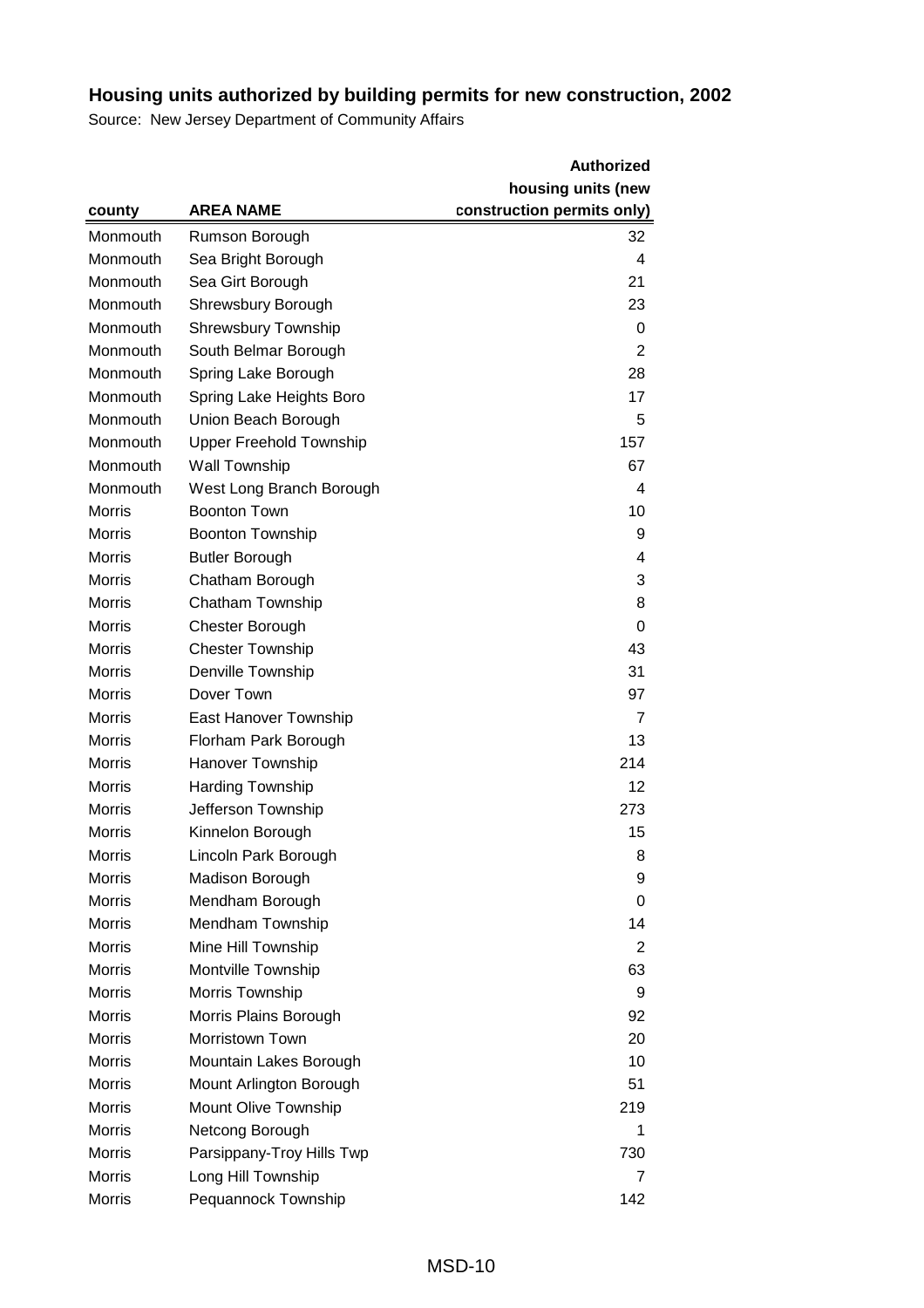|               |                                | <b>Authorized</b>          |
|---------------|--------------------------------|----------------------------|
|               |                                | housing units (new         |
| county        | <b>AREA NAME</b>               | construction permits only) |
| <b>Morris</b> | Randolph Township              | 51                         |
| <b>Morris</b> | Riverdale Borough              | 28                         |
| <b>Morris</b> | Rockaway Borough               | 3                          |
| <b>Morris</b> | Rockaway Township              | 328                        |
| <b>Morris</b> | Roxbury Township               | 31                         |
| <b>Morris</b> | <b>Victory Gardens Borough</b> | 0                          |
| <b>Morris</b> | <b>Washington Township</b>     | 43                         |
| Morris        | <b>Wharton Borough</b>         | 5                          |
| Ocean         | Barnegat Light Borough         | 0                          |
| Ocean         | Bay Head Borough               | 6                          |
| Ocean         | Beach Haven Borough            | 26                         |
| Ocean         | Beachwood Borough              | 19                         |
| Ocean         | <b>Berkeley Township</b>       | 124                        |
| Ocean         | <b>Brick Township</b>          | 170                        |
| Ocean         | Dover Township                 | 240                        |
| Ocean         | Eagleswood Township            | 11                         |
| Ocean         | Harvey Cedars Borough          | 0                          |
| Ocean         | <b>Island Heights Borough</b>  | 6                          |
| Ocean         | Jackson Township               | 515                        |
| Ocean         | Lacey Township                 | 103                        |
| Ocean         | Lakehurst Borough              | 0                          |
| Ocean         | Lakewood Township              | 317                        |
| Ocean         | Lavallette Borough             | 30                         |
| Ocean         | Little Egg Harbor Township     | 456                        |
| Ocean         | Long Beach Township            | 14                         |
| Ocean         | <b>Manchester Township</b>     | 515                        |
| Ocean         | <b>Mantoloking Borough</b>     | 3                          |
| Ocean         | Ocean Township                 | 224                        |
| Ocean         | Ocean Gate Borough             | 0                          |
| Ocean         | Pine Beach Borough             | 0                          |
| Ocean         | <b>Plumsted Township</b>       | 33                         |
| Ocean         | Point Pleasant Borough         | 49                         |
| Ocean         | Point Pleasant Beach Boro      | 11                         |
| Ocean         | Seaside Heights Borough        | 28                         |
| Ocean         | Seaside Park Borough           | 7                          |
| Ocean         | Ship Bottom Borough            | 14                         |
| Ocean         | South Toms River Borough       | 2                          |
| Ocean         | <b>Stafford Township</b>       | 252                        |
| Ocean         | Surf City Borough              | 29                         |
| Ocean         | <b>Tuckerton Borough</b>       | 11                         |
| Ocean         | <b>Barnegat Township</b>       | 483                        |
| Passaic       | Bloomingdale Borough           | 3                          |
| Passaic       | <b>Clifton City</b>            | 109                        |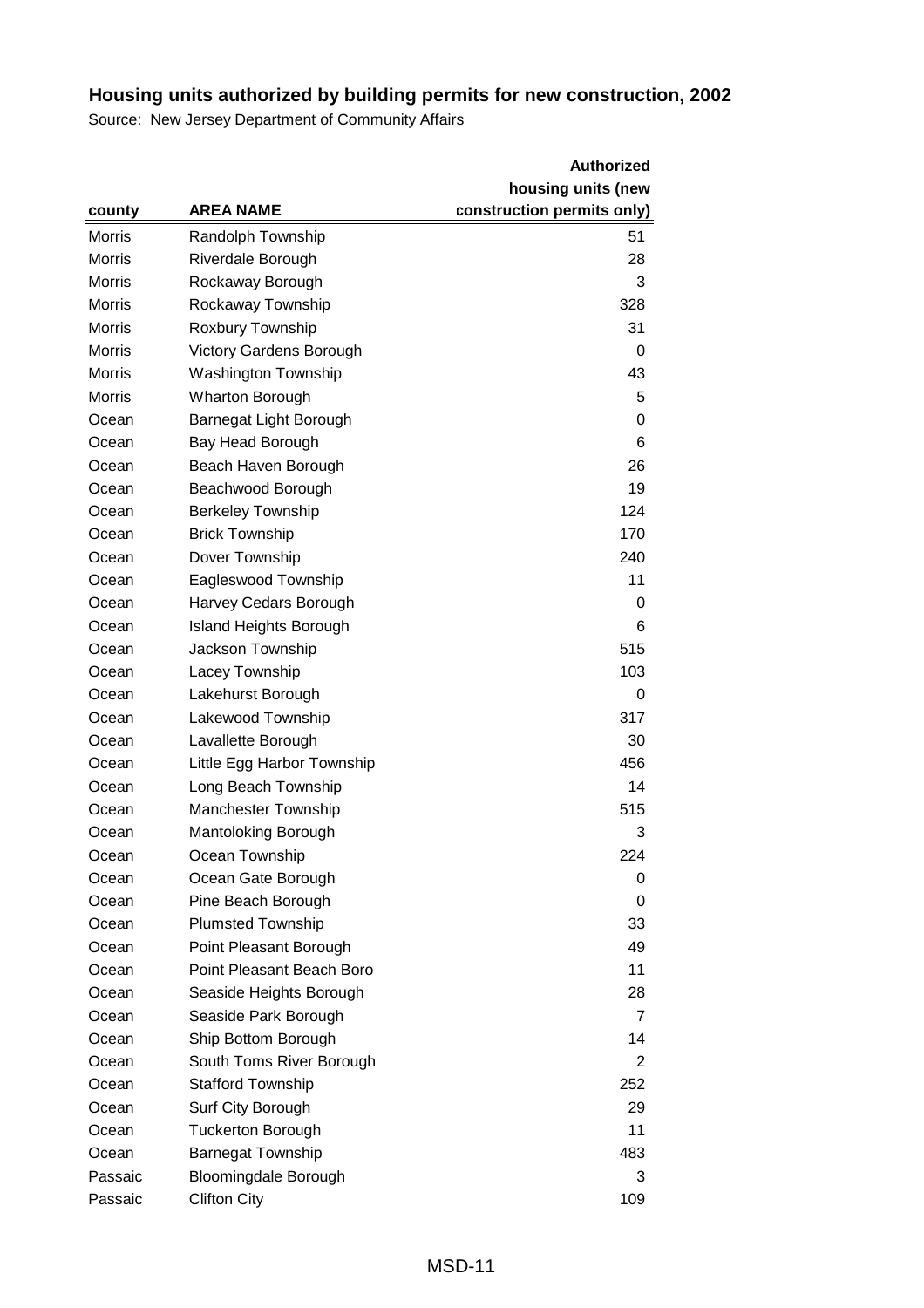|          |                                  | <b>Authorized</b>          |
|----------|----------------------------------|----------------------------|
|          |                                  | housing units (new         |
| county   | <b>AREA NAME</b>                 | construction permits only) |
| Passaic  | Haledon Borough                  | 5                          |
| Passaic  | Hawthorne Borough                | 10                         |
| Passaic  | Little Falls Township            | 9                          |
| Passaic  | North Haledon Borough            | 114                        |
| Passaic  | Passaic City                     | 40                         |
| Passaic  | Paterson City                    | 36                         |
| Passaic  | Pompton Lakes Borough            | 73                         |
| Passaic  | <b>Prospect Park Borough</b>     | 0                          |
| Passaic  | Ringwood Borough                 | 22                         |
| Passaic  | Totowa Borough                   | 8                          |
| Passaic  | Wanaque Borough                  | 19                         |
| Passaic  | Wayne Township                   | 123                        |
| Passaic  | West Milford Township            | 203                        |
| Passaic  | West Paterson Borough            | 8                          |
| Salem    | <b>Alloway Township</b>          | 17                         |
| Salem    | Elmer Borough                    | 2                          |
| Salem    | Elsinboro Township               | $\overline{2}$             |
| Salem    | Lower Alloways Creek Twp         | 10                         |
| Salem    | Mannington Township              | 3                          |
| Salem    | <b>Oldmans Township</b>          | 3                          |
| Salem    | Penns Grove Borough              | 0                          |
| Salem    | Pennsville Township              | 23                         |
| Salem    | Pilesgrove Township              | 21                         |
| Salem    | Pittsgrove Township              | 57                         |
| Salem    | Quinton Township                 | 6                          |
| Salem    | Salem City                       | 17                         |
| Salem    | <b>Carneys Point Township</b>    | 7                          |
| Salem    | <b>Upper Pittsgrove Township</b> | 23                         |
| Salem    | Woodstown Borough                | 4                          |
| Somerset | <b>Bedminster Township</b>       | 10                         |
| Somerset | <b>Bernards Township</b>         | 51                         |
| Somerset | Bernardsville Borough            | 17                         |
| Somerset | Bound Brook Borough              | 2                          |
| Somerset | <b>Branchburg Township</b>       | 19                         |
| Somerset | <b>Bridgewater Township</b>      | 52                         |
| Somerset | Far Hills Borough                | 3                          |
| Somerset | Franklin Township                | 372                        |
| Somerset | Green Brook Township             | 16                         |
| Somerset | Hillsborough Township            | 2                          |
| Somerset | Manville Borough                 | 2                          |
| Somerset | Millstone Borough                | 0                          |
| Somerset | Montgomery Township              | 607                        |
| Somerset | North Plainfield Borough         | 3                          |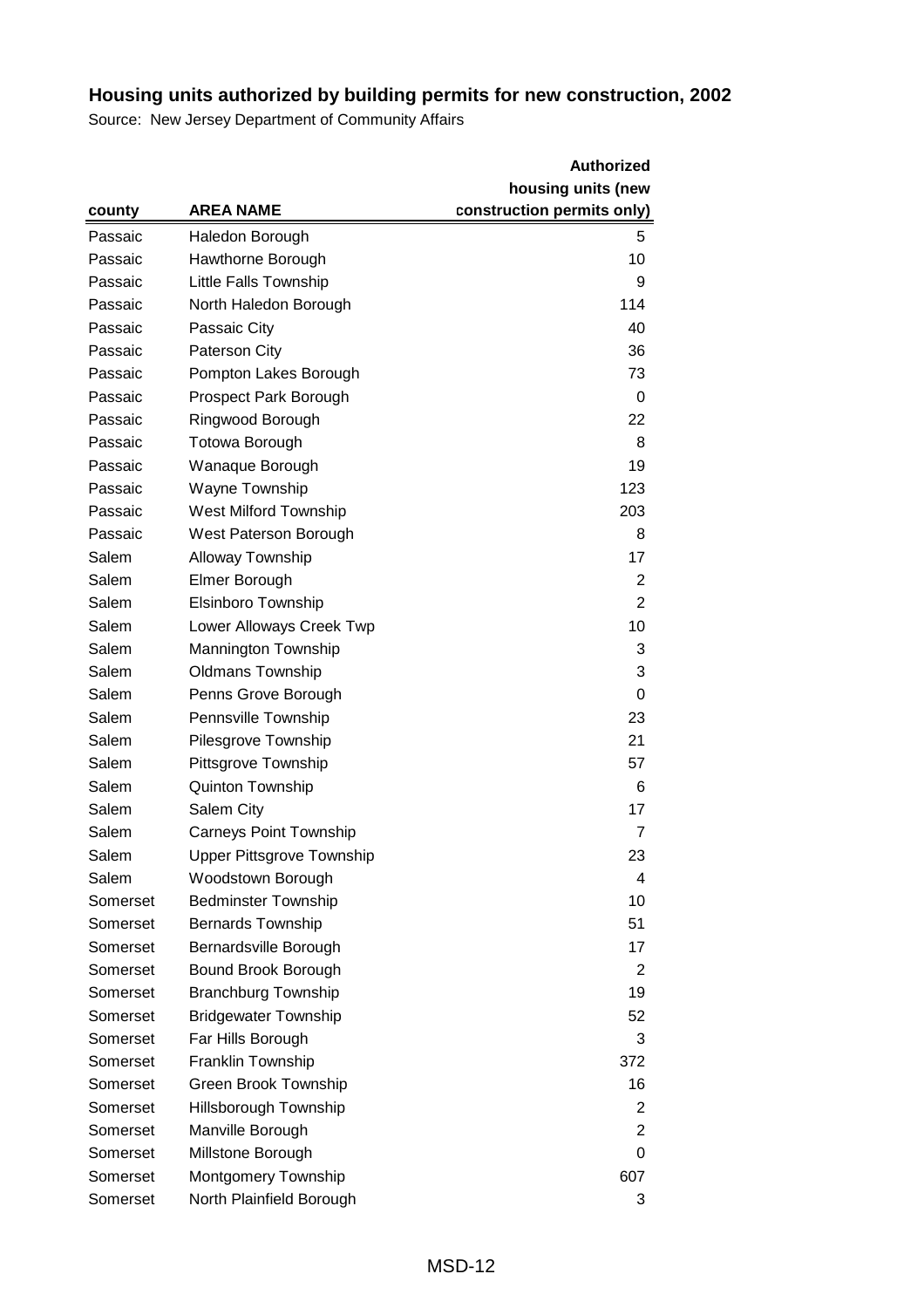|               |                                  | <b>Authorized</b>          |
|---------------|----------------------------------|----------------------------|
|               |                                  | housing units (new         |
| county        | <b>AREA NAME</b>                 | construction permits only) |
| Somerset      | Peapack-Gladstone Boro           | 1                          |
| Somerset      | Raritan Borough                  | 6                          |
| Somerset      | Rocky Hill Borough               | 0                          |
| Somerset      | Somerville Borough               | 3                          |
| Somerset      | South Bound Brook Boro           | 1                          |
| Somerset      | Warren Township                  | 79                         |
| Somerset      | Watchung Borough                 | 224                        |
| Sussex        | Andover Borough                  | 0                          |
| Sussex        | Andover Township                 | 35                         |
| Sussex        | <b>Branchville Borough</b>       | 1                          |
| Sussex        | <b>Byram Township</b>            | 33                         |
| Sussex        | Frankford Township               | 25                         |
| Sussex        | Franklin Borough                 | 5                          |
| Sussex        | Fredon Township                  | 41                         |
| Sussex        | <b>Green Township</b>            | 18                         |
| Sussex        | Hamburg Borough                  | 61                         |
| Sussex        | Hampton Township                 | 23                         |
| Sussex        | <b>Hardyston Township</b>        | 114                        |
| Sussex        | <b>Hopatcong Borough</b>         | 10                         |
| Sussex        | Lafayette Township               | 16                         |
| Sussex        | Montague Township                | 39                         |
| Sussex        | Newton Town                      | 11                         |
| Sussex        | Ogdensburg Borough               | 0                          |
| Sussex        | Sandyston Township               | 0                          |
| Sussex        | Sparta Township                  | 135                        |
| Sussex        | Stanhope Borough                 | 18                         |
| <b>Sussex</b> | <b>Stillwater Township</b>       | 6                          |
| <b>Sussex</b> | Sussex Borough                   | 5                          |
| Sussex        | Vernon Township                  | 35                         |
| <b>Sussex</b> | <b>Walpack Township</b>          | 0                          |
| Sussex        | <b>Wantage Township</b>          | 81                         |
| Union         | <b>Berkeley Heights Township</b> | 17                         |
| Union         | <b>Clark Township</b>            | 5                          |
| Union         | Cranford Township                | 6                          |
| Union         | <b>Elizabeth City</b>            | 290                        |
| Union         | Fanwood Borough                  | 8                          |
| Union         | Garwood Borough                  | 5                          |
| Union         | Hillside Township                | 16                         |
| Union         | Kenilworth Borough               | 5                          |
| Union         | Linden City                      | 38                         |
| Union         | Mountainside Borough             | 4                          |
| Union         | New Providence Borough           | 2                          |
| Union         | <b>Plainfield City</b>           | 16                         |